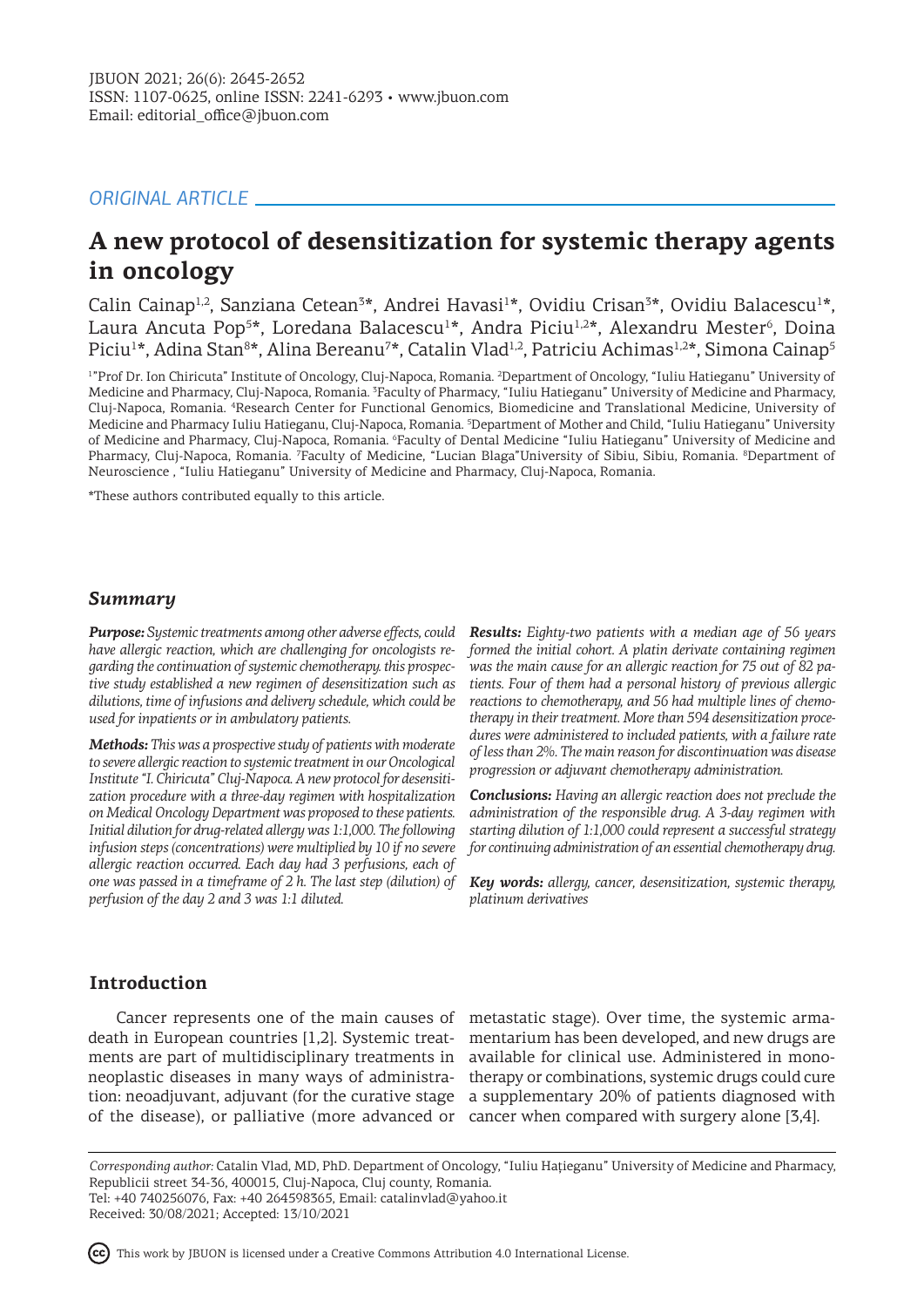World Health Organization each year releases a list of essential drugs where cytotoxic compounds are among them [5]. The side effects of systemic chemotherapy or targeted therapy are general or class-related – for example, hematologic, hepatic, renal toxicities, and so on. A general side effect could be represented by an allergic reaction at first or after multiple administrations (multiple rechallenges for a long and relapse-linked history of disease). In case of an allergic reaction, depending on the intensity of the response which could be very severe till a life-threatening reaction, the chemotherapeutic regimen needs to be changed or not. For a specific type of cancer, some drugs are essential in their treatment such as platin derivates in ovarian cancer, anthracyclines in soft tissue sarcoma etc.

In case of impossibility of replacing the inflicting medicine or survival decreasing desensitization, the scheme requires change. In the published literature many proposed regimens can be found for both intravenous and oral ways of administration, with different dilution schemes or time-schedule of administration, for hospitalized or outpatients, with or without intensive care surveillance.

The etiology or physiopathological mechanism of an allergic reaction to chemotherapy drugs is largely unknown but depends on the time of onset - acute or delayed - could be represented by an IgE (immunoglobulin E), a type I reaction or respectively lymphocyte T mediated reaction, a type IV allergic reaction [6]. Eligible patients for desensitization protocol are those with clinical response from the previous infusion of the drug or with a skin test reaction. To diminish the risk of an allergic reaction for known antigenic oncological drugs, a premedication is usually recommended to be administered before infusion. This includes diphenhydramine (H-1 blockers) and/or famotidine (H-2 blockers) and corticoids (longlife in the previous administration evening, and short-life immediately before administration).

The length of premedication could be different according to institutional protocols from previous and the day of infusion, till 5 days in total. Some published data are suggesting that a short premedication - for paclitaxel for example - could be enough without supplementary risks which remain at 7% [7]. Even more, some authors tried to stop pre-medication if no allergic reaction did not occur after two doses of paclitaxel, with no allergic response reported for the included 55 patients treated for breast cancer.

## **Methods**

The Institutional Ethical Board approved this study (No. 42/8 Dec 2015). A retrospective review of the medical records of all patients diagnosed and treated in our Institute from 2012 to 2019 with systemic therapy and symptomatic allergic reaction and desensitization protocol was performed, and the patients with the following criteria were included in the analysis. All included patient consent before systemic treatment was administered.

Inclusion criteria were: patients with malignant condition confirmed histologically, indication for systemic therapy - curative or palliative (multiple lines of chemotherapies allowed for relapsed disease), allergic reaction to a chemotherapeutic drug with an intensity moderate to severe but not life-threatening, with at least one attempt to follow a desensitization protocol in our Institution. The severity of the reaction was based on the Common Toxicity Criteria, version 4.03 [8].

Through the inclusion and treatment process, the following items considered of interest were collected: age, gender, body mass index (BMI), relapse-free interval, cumulative doses of the inflicted drug for allergic reaction before the allergic incident or till cease of chemotherapy line where used desensitization protocols, values of hematologic and biochemical results, type of cancer and clinical stage of disease, previous lines of chemotherapies, the response through the line using the desensitization protocol.

Our institutional desensitization protocol is detailed in Tables 1 and 2. Epinephrine was immediately available if needed.

|  |  |  |  | Table 1. Premedication protocols pre-admission and during the inpatient period |  |  |  |  |  |
|--|--|--|--|--------------------------------------------------------------------------------|--|--|--|--|--|
|--|--|--|--|--------------------------------------------------------------------------------|--|--|--|--|--|

| Period                                                                                                | Drugs                                                                                                                                                                                                      |
|-------------------------------------------------------------------------------------------------------|------------------------------------------------------------------------------------------------------------------------------------------------------------------------------------------------------------|
| Home premedications<br>pre-day of the first infusion<br>(2 drug regimen)                              | 1. Loratadine - 10 mg BID 24 h before protocol, 10 mg 3 h before protocol on the day of<br>chemotherapy administration<br>2. Medrol - 32 mg BID 24 h before protocol, with omeprazole protection 20 mg BID |
| Hospital premedication<br>before desensitization protocol<br>each day of infusion<br>(3 drug regimen) | 1. Hemisuccinate of hydrocortisone 200 mg IV 30 min before the protocol<br>2. Ranitidine 50 mg IV 30 min before the protocol<br>3. Loratadine10 mg per os 30 min before the protocol                       |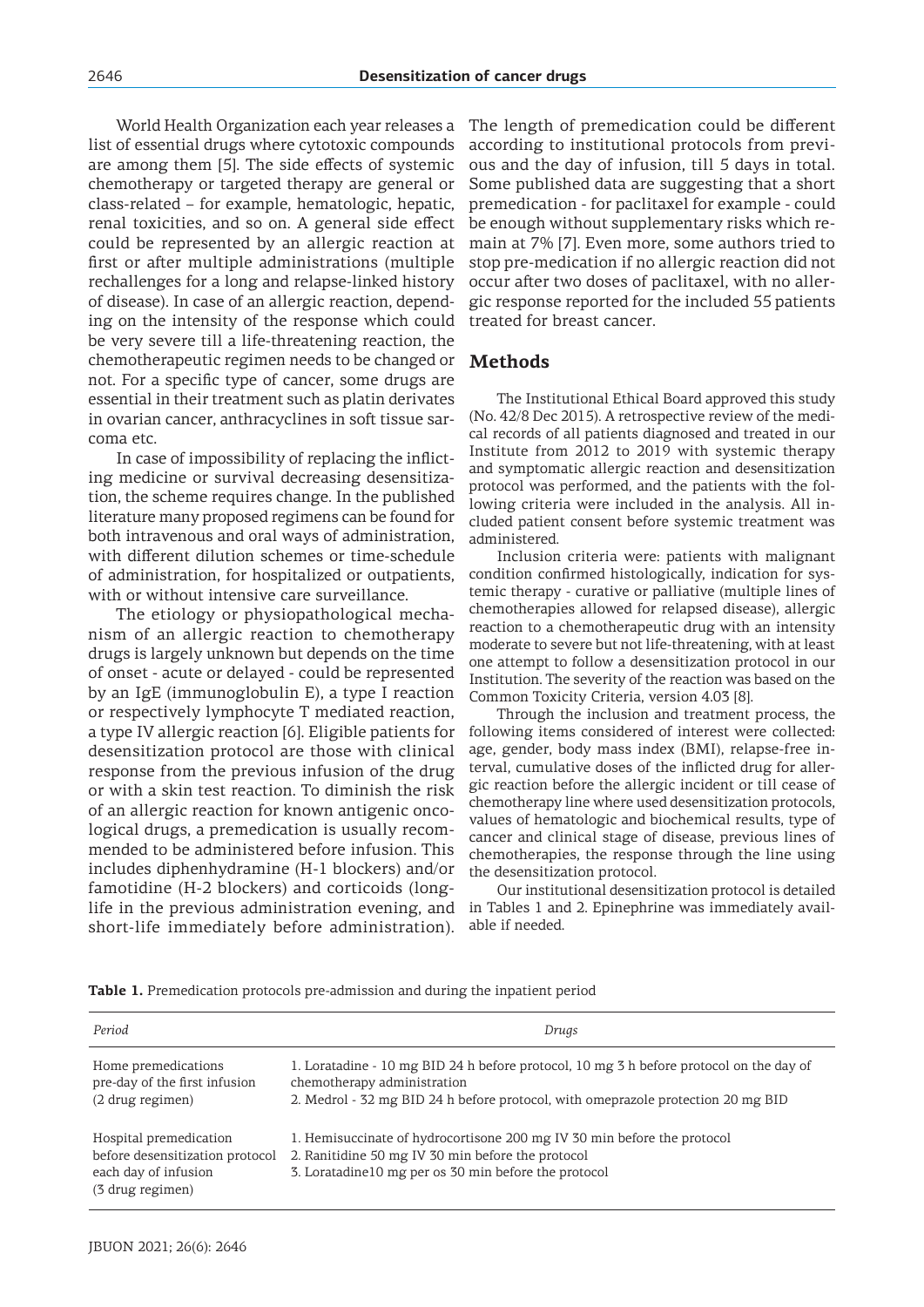| Day Bag        |   | Dilution & time to infusion                                                                 | Calculated dose<br>(mg/bag)                                   | Accumulated dose<br>(mg) |
|----------------|---|---------------------------------------------------------------------------------------------|---------------------------------------------------------------|--------------------------|
| -1             | 1 | $1/1000$ of calculated total dose in glucose 5%<br>infusion for 2 hours                     | 0.6                                                           | 0.6                      |
|                | 2 | 1/100 of calculated total dose in glucose 5%<br>infusion for 2 hours                        | 6                                                             | 6.6                      |
|                | 3 | 1/10 of calculated total dose in glucose 5%<br>infusion for 2 hours                         | 60                                                            | 66.6                     |
| $\overline{2}$ | 1 | 1/100 of calculated total dose in glucose 5%<br>infusion for 2 hours                        | 6                                                             | 72.6                     |
|                | 2 | 1/10 of calculated total dose in glucose 5%<br>infusion for 2 hours                         | 60                                                            | 132.6                    |
|                | 3 | $\frac{1}{2}$ of the remaining total dose of the drug in<br>glucose 5% infusion for 2 hours | $[600-(3 \times 60 + 3 \times 6 + 0.6) / 2 = 200.7]$          | 333.3                    |
| 3              |   | 1/100 of calculated total dose in glucose 5%<br>infusion for 2 hours                        | 6                                                             | 339.3                    |
|                | 2 | 1/10 of calculated total dose in glucose 5%<br>infusion for 2 hours                         | 60                                                            | 399.3                    |
|                | 3 | $\frac{1}{2}$ of the remaining total dose of the drug in<br>glucose 5% infusion for 2 hours | [600-(3 X 60 + 3 X 6 + 0.6) $/2 = 200.7$ 600 Completed target |                          |

**Table 2.** Oncological Institute Cluj-Napoca drug desensitization protocol for an allergic reaction - 3 days of infusion as an inpatient. Example for carboplatin 600 mg total dose (using the Calvert formula)

In diabetes mellitus, if needed, the chemotherapy agent responsible for the allergic reaction could be dissolved in normal saline except for oxaliplatin. All drugs benefited the anti-emetic therapy according to emesis risk for the regimen. During desensitization protocol, the patients were monitored carefully for vital signs, infusion rate, and dilution, and if applicable the time of hyper-sensitivity reaction.

Our Institute protocol for patients with moderate to severe allergic reaction to a chemotherapeutic agent imposed hospitalization for the first reaction for 24-h period of surveillance on the Medical Oncology Department or Intensive Care Unit (depending on the severity of the reaction). Next, the cycle of treatment was scheduled to be administered as an inpatient with the same pre-medication as a standard infusion but repeated daily. Life-threatening reaction for a drug precluded any desensitization protocol for the incriminating drug in the future, no matter what drug-free intervals were recorded. If a recurrence of allergic reaction occurred, the same Common Toxicity Criteria, version 4.03 were used to grade this incident. Presentation and severity of the adverse event could vary from an initial allergic reaction. The used medication consisted of hydrocortisone 100 mg, ranitidine 50 mg and loratadine 10 mg, while epinephrine was reserved only for severe reaction (bronchospasm, angioedema, or sustained hypotension). Depending on the resolution of the symptoms and the severity of the episode the protocol was resumed at the previous well-tolerated dilution (with the same premedication) for the calculated dose of the drug.

For the subsequent desensitization treatments, the grade of severity of allergic reactions was the main item appreciated by the attending physician to decide the continuation or not of the protochol (intensity must be stable or less than previous treatment).

## **Results**

Eighty-two patients were identified in our Institute with desensitization protocol, between 2012 and 2019. Baseline demographic data are presented in Table 3.

The cohort had an average age of 56 years and about 2/3 were female. Ovarian or fallopian cancer was the most frequent type of cancer (50%), followed by colorectal cancer (CRC) (30.8%), head and neck cancer, while digestive cancers other than CRC and carcinoma of unknown primary(CUP) were represented equally (4.8%). Carboplatin was the most frequent agent to determine a desensitization protocol (51.2%) and taxanes were responsible for 46.3%. The administration of these systemic drugs was for palliative treatment in 91.4%. Of the allergic reaction which determined the initiation of desensitization protocol, the intensity was moderate in 80.1%.

A total of 594 desensitization cycles were administrated with a rate of success of 96.6%.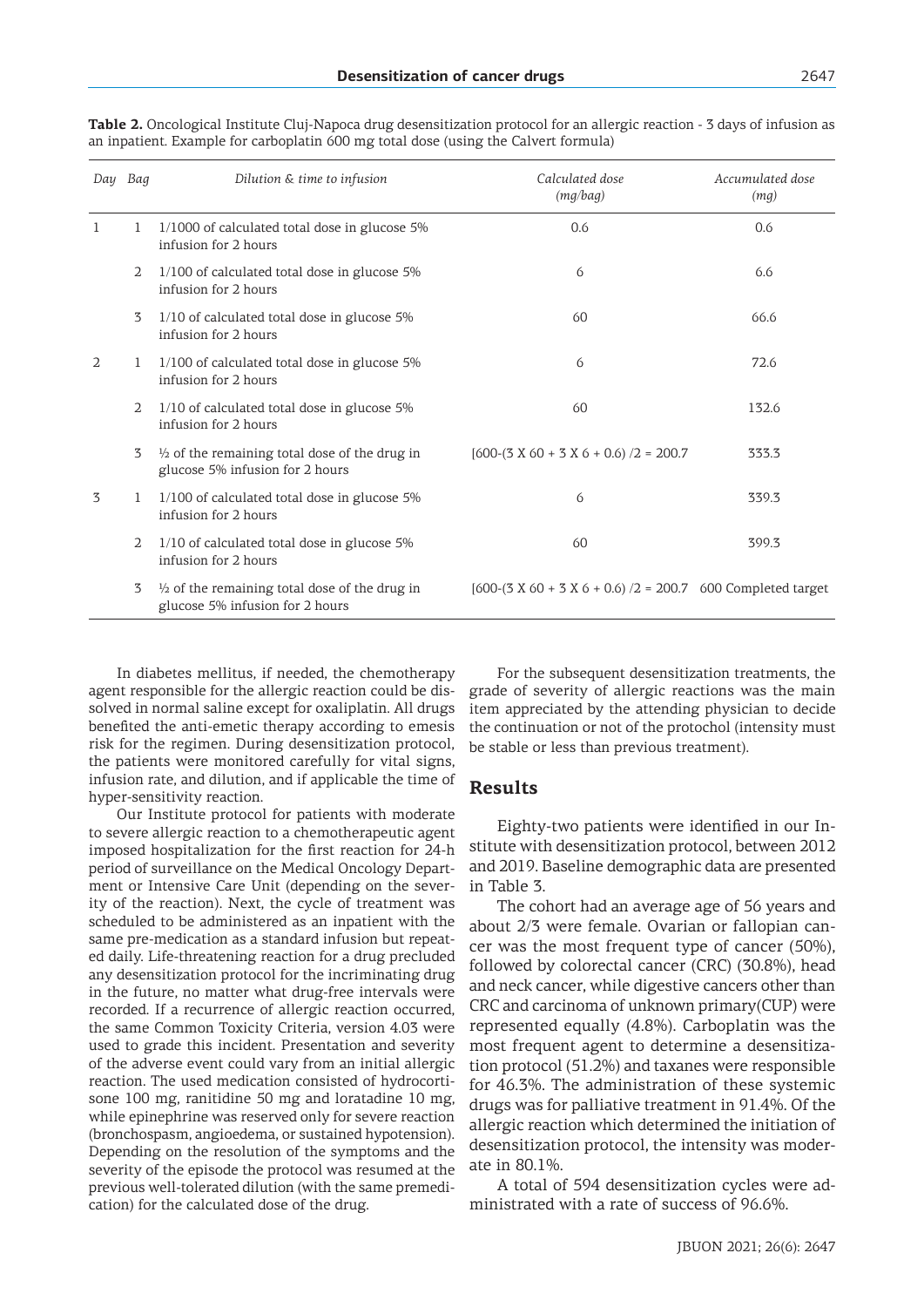| Characteristics                                                             | Females        | Males          | All            |
|-----------------------------------------------------------------------------|----------------|----------------|----------------|
| Gender                                                                      |                |                |                |
| n(%)                                                                        | 61(74.4)       | 21(25.6)       | 82 (100%)      |
| Age, years                                                                  |                |                |                |
| Average (SD)                                                                | 55.7 (8.3)     | 56.7 (10.6)    | 56.0(9.1)      |
| Min-max                                                                     | 38-73          | 32-74          | 32-74          |
| Body mass index (BMI)                                                       |                |                |                |
| Average (SD)                                                                | 27.3(6.4)      | 24.6(4.6)      | 26.6(6.1)      |
| Min-max                                                                     | 16-42          | 18-38          | 16-42          |
| Intension of treatment<br>(curative / palliative for relapse or metastasis) |                |                |                |
| Curative                                                                    | 5              | $\overline{2}$ | 7              |
| Palliative                                                                  | 55             | 20             | 75             |
| Type of systemic therapy                                                    |                |                |                |
| Carboplatin                                                                 | 29             | 13             | 42             |
| Cetuximab                                                                   | 1              | 1              | $\overline{2}$ |
| Taxanes                                                                     | 32             | 6              | 38             |
| Line of treatment (palliative)                                              |                |                |                |
| $2$                                                                         | 38             | 19             | 57             |
| >2                                                                          | 22             | 3              | 25             |
| Type of cancer                                                              |                |                |                |
| Ovarian cancer                                                              | 42             | N/A            | 42             |
| Colorectal cancer                                                           | 10             | 15             | 25             |
| Esophageal & Gastric                                                        | $\overline{4}$ | $\mathbf{0}$   | $\overline{4}$ |
| Non-small lung cancer                                                       | 0              | 2              | 2              |
| Head & Neck                                                                 | 0              | $\overline{4}$ | $\overline{4}$ |
| Cervical carcinoma                                                          | 1              | N/A            | 1              |
| <b>CUP</b>                                                                  | 3              | 1              | 4              |

**Table 3.** Baseline demographic data of the included patients with a desensitization protocol

CUP: carcinoma of unknown primary, SD: standard deviation.

## **Table 4.** Description of desensitization protocol

| Characteristics                                           | Female                  | Male        | All                                                   |
|-----------------------------------------------------------|-------------------------|-------------|-------------------------------------------------------|
|                                                           |                         |             |                                                       |
| Number of cycles of chemotherapy                          |                         |             |                                                       |
| received before allergic reaction                         |                         |             |                                                       |
| Average (SD)                                              | 9.4(5.9)                | 8.9(6.1)    | 9.3(6.0)                                              |
| min-max                                                   | $1 - 32$                | $1 - 25$    | $1 - 32$                                              |
| Number of desensitization cycles of<br>chemotherapy (594) |                         |             |                                                       |
|                                                           | No AR                   | With AR     | N/A                                                   |
|                                                           | 574 (96.63%) 20 (3.37%) |             | 10 AR (1.68%) was severe but without ICU              |
|                                                           |                         |             | intervention but with discontinuation of the protocol |
| Number of desensitization cycles / patient                |                         |             |                                                       |
| median number (range)                                     | No AR                   | With AR     | N/A                                                   |
|                                                           | $8.2(1-60)$             | $2.22(1-9)$ |                                                       |
| Reason for stop desensitization protocol                  |                         |             |                                                       |
| (no of patients)                                          |                         |             |                                                       |
| PD                                                        | 27                      | 16          | 43                                                    |
| CD                                                        | 7                       | 0           | 7                                                     |
| AR                                                        | 9                       |             | 10                                                    |
| <b>CR</b>                                                 | 13                      | 2           | 15                                                    |
| T                                                         | 4                       | 3           | 7                                                     |

CD: continuing desensitization, AR: allergic reaction, CR: complete remission, T: toxicity other than an allergic reaction.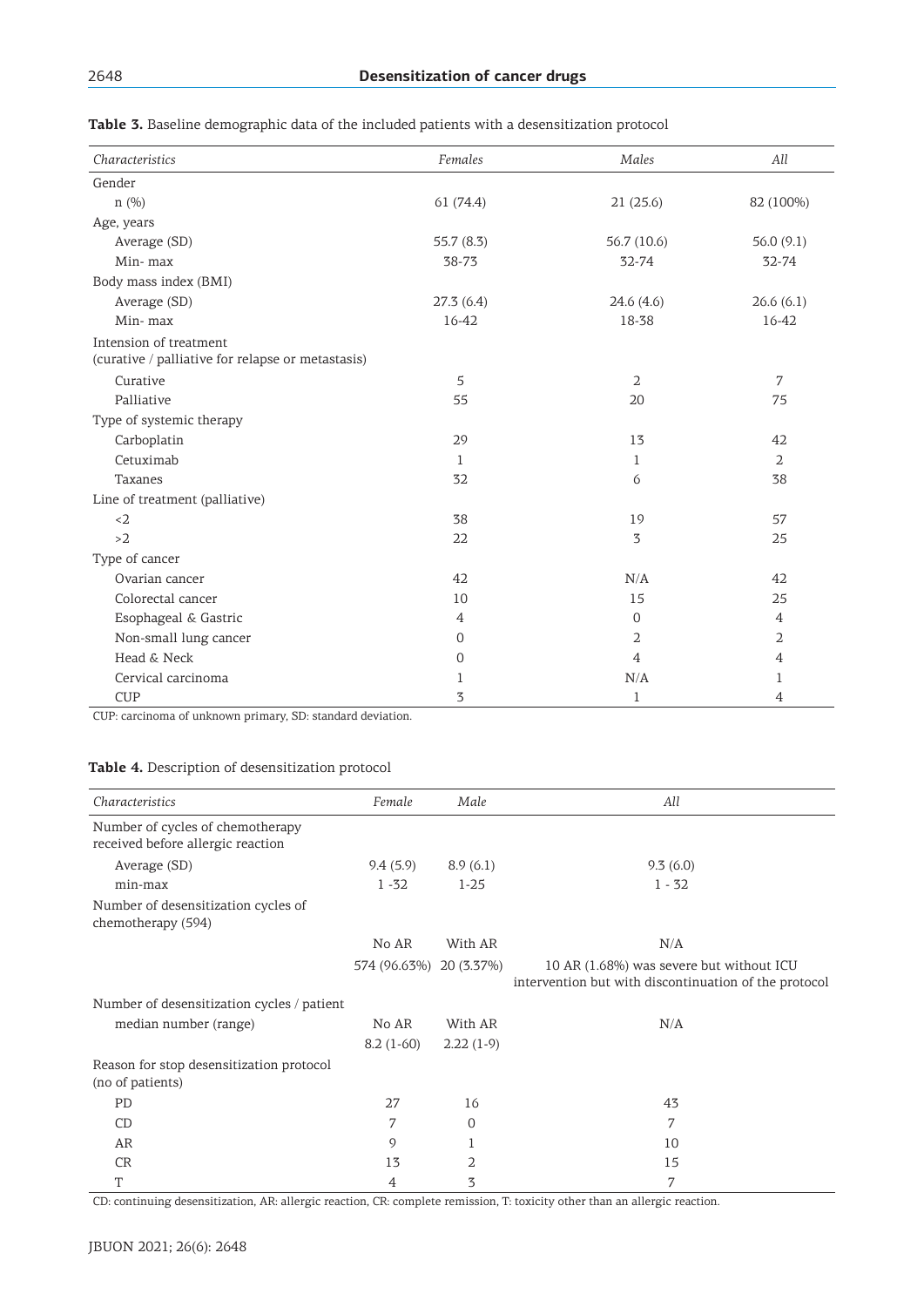| Criteria                                                                                                      | No AR             | With AR     | p value |
|---------------------------------------------------------------------------------------------------------------|-------------------|-------------|---------|
| No of desensitization cycles (%)                                                                              | 574 (96.63)       | 20(3.37)    | < 0.001 |
| Median number of cycles (protocol) / (patient) (range)                                                        | $8.2(1-60)$       | $2.22(1-9)$ | < 0.001 |
| The median number of cycles received by the patient before AR which initiated the<br>desensitization protocol | $9.70(1-32)$      | $5.78(1-9)$ | 0.008   |
| Age, years                                                                                                    | 55.74             | 58.33       | >0.05   |
| Gender                                                                                                        | males and females |             | >0.05   |
| BMI                                                                                                           | 26.37             | 27.82       | >0.05   |

**Table 5.** Differences between patients who tolerate or do not the desensitization protocol

AR: allergic reaction, BMI: body mass index

Ten patients from the selected cohort experienced severe allergic reaction during the desensitization protocol which imposed to stop the protocol. Only 20 cycles from 594 administered were with a moderate or severe allergic reaction. The rate of success of desensitization (no or mild symptoms) was 96.6%.

In an attempt to identify the best candidate for desensitization protocol we performed a statistical analysis to see which are the differences between the failed patients and those who tolerated very well the investigated protocol, which is resumed in Table 5.

## **Discussion**

Desensitization represents a modern and useful tool to overcome an allergic reaction for an essential drug used in systemic treatment for a patient with cancer. Continuing the administration protocol for the patient could be imperative to assure the best chance of survival. This is the case for ovarian cancer patients where administration of platin derivatives combination is essential for overall survival both in adjuvant and in case of platinsensitive relapse situation.

For desensitization purposes, one or multiple solutions/dilutions could be used which are perfused with different rates. In the following paragraphs, we discuss some particularities regarding the strategies which could be chosen by oncologists.

#### *One solution, multiple steps*

A solution protocol presumes that the entire prescribed drug is diluted in one bag, which is administered with a different level of infusion rate. First, it is a very slow rate of perfusion, and according to the patient's tolerance, at fixed time intervals this speed can be increased until the whole dose is administered. Usually, this type of desensitization protocol is performed (at least in the first cycle) in a specialized department – intensive care unit, to assure adequate intervention in case of severe allergy.

Chung et al tried a non-dilution rapid protocol (12 steps of infusion rate) on 36 patients with hypersensitivity reactions (HSRs) to platinum chemotherapy (oxaliplatin, carboplatin or cisplatin) [9]. The intensity of the reactions for the included patients was reported as grade 2 for 61.1%, grade 3 for 25%, and grade 1 for 13.9% [9]. The initial infusion rate was 0.1 ml/h (0.01% of the total dose) for a timeframe of 15 min, and with increasing the infusion speed until 150 ml/h, the total dose of the drug was perfused in approximately 4 h. A recurrent HSR was reported in 83.4% of the perfusions, the vast majority being grade 1 - 51.7% and grade 2 - 44.8% [9], and the success rate of desensitization was 100% (175 procedures). The most frequent moment of the protocol when an HSR occurred was at the final step with 80 or 150 ml/h speed of infusion.

Li et al published their experience with 1 dilution desensitization protocol (4 steps of infusion rate) on 18 patients with mild or low-risk HSR [10]. The initial infusion rate was 50 ml/h (2.23% from the total dose of the drug) with a step of increasing the dose every 15 min to 150, 300, and 600 ml/h; the total timeframe was 1.5 h and 98.9% of the included patients succeeded to complete the protocol (95 procedures) [10].

Vidal et al on 12 studied patients concidering it more important to administer the same concentration of the drug (1 mg/ml) in different rates of infusion steps, every 15 min. The total duration of the process was 4.30 h and the rate of successful infusion was 100% (58 procedures) [11]. The initial rate of infusion was 0.1 ml/ h or higher (depending on the total dose, but with a total time constraint to be at the level of 4.30), with an initial administered dose of 0.01% of the total dose, in 16 steps.

#### *Multiple dilutions and multiple steps*

One important issue is represented by the initial dilution to be administered to the patient.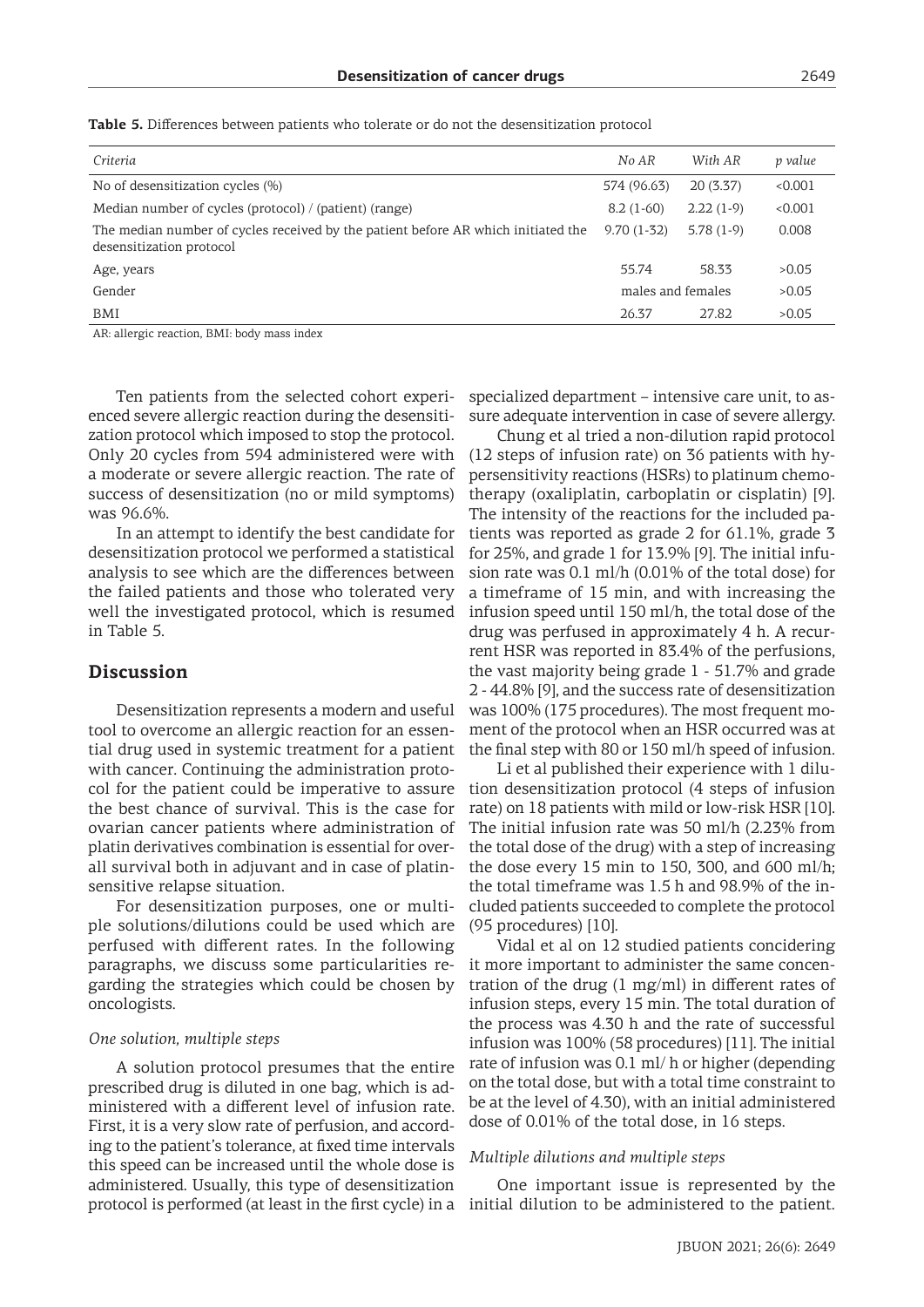Which dose is safer to start in order not to prolong *Starting dilution 1:100* too much the desensitization process?

## Starting dilution 1:10,000 or less

Syrigou et al started desensitization to 3 patients with an initial dilution of 1:100,000 which increased by 10-fold dilution by step (seven in total) with a previous premedication [12]. The exact dilution of the protocol was chosen after a skin prick test, and the rate of success was 100%.

Gastaminza et al in 8 of 11 included patients who received desensitization with a starting dilution of 1:10,0 d00 (5 dilutions in total, each with a 10-fold increase), the rate of success was 72% [13].

Kuo et al on 13 patients reported a rate of success of 84%, with a starting dilution of 1:10,000 or 1:100, depending on the number of 'steps' infusions with different concentration, until the final dose of chemotherapy drugs, twelve for first dilution, and five for subsequent dilutions [14].

Wong et al managed to administer all 200 cycles of desensitizations in 48 patients, with an initial dilution of 1:1,000,000 for those at very high risk, and 1:100 for low-risk and 1:1,000 for intermediate-risk [15].

## Starting dilution 1:1,000

Madrigal-Burgaleta et al presented one of the most important institutional experiences with 192 patients who followed a desensitization protocol for ten years in this single institution [16], reporting 99,46% rate of success for 1027 rapid drug desensitization (RDD) protocol administration.

Altwerger et al on 129 included patients reported a succesfull rate of 96% (753 infusions without allergic reaction of 788 attempted) [6].

Bruchim et al reported that only 49 (89,1%) from initial 55 patients succeeded to follow the desensitization process for 207 RDD [17].

Kendirlinan et al included in their study 41 patients with allergic reaction to taxanes [22] and platin derivatives [17]. The initial dilution was different upon the type of chemotherapy, e.g. for taxanes it was 1:1,000 and 1:100 for platin derivatives, and the desensitization administration protocol was succesfull with a rate of 98,3% (122 cycles administered) [18].

Kang et al on 58 patients and 234 desensitization procedures revealed 5,2% of patients and 2,1% of procedures severe allergic reaction during classic protocol with initial dilution 1:1,000 [19].

Takase et al reported that on 20 patients and 79 RDD with initial dilution 1:1,000 the success rate was 95.2% and Confino-Cohen et al on 23 patients and 80 RDD published the same 95% positive result [20,21].

Castells et al on 98 patients and 413 RDD had successful desensitization in 94% of the cases [22].

Wang et al reported 142 patients completed the desensitization procedures (574) [23]. Interestingly they considered it possible to rechallenge the chemotherapy administration without desensitization for those patients in which skin tests became negative.

Caiado et al showed that 11 (4%) of patients of 272 patients and 1471 RDD with serious reaction demanded epinephrine administration [24].

Regarding the starting dilution on published articles one mention needed to be made: the less diluted starting dose, the higher the risk for severe allergic reaction. Most of these protocols imposed that, at least the first infusion (if not all), should be administered in the intensive care unit (ICU). Of course, if the starting dose is low the total time for administration of the drug will be prolonged to several hours, which could limit their application to ambulatory patients. Increasing the rate of infusion instead could diminish the rate of success of the desensitization procedure. So it remains a difficult choice for oncologists to balance the risk and the benefits of one protocol over the other.

## *Stability of diluted solution of chemotherapy for desensitization procedures*

As seen above, the strategy for desensitization presumes different dilutions for the start of the procedure. That could pose some questions regarding the technical possibility for the hospital's pharmacy to prepare the demanded dilution and the stability of the drug.

Data from published literature is limited and do not address all chemotherapy drugs.

Since all oncological chemotherapy agents are dissolved either in 0,9% sodium chloride solution or 5% glucose, Prat et al and Myers et al addressed this issue and showed that only a small fraction of carboplatin is affected (loss of  $<6\%$  respectively <2%) and the solutions could be stable for a month at 25° Celsius [25,26].

Vasquez-Sanchez et al verified that small concentrations (0.2 and 0.02 mg/mL) of the drug (carboplatin), used as dilutions in almost all desensitization protocols are stable at room temperature, under protection from light [27]. Some changes are reported for 0.02 mg/mL dilution solution which is not proven to be stable for 24 h at room temperature.

Eiden et al confirmed the stability of another platin-derivative - oxaliplatin - at 0.2 and 1.3 mg/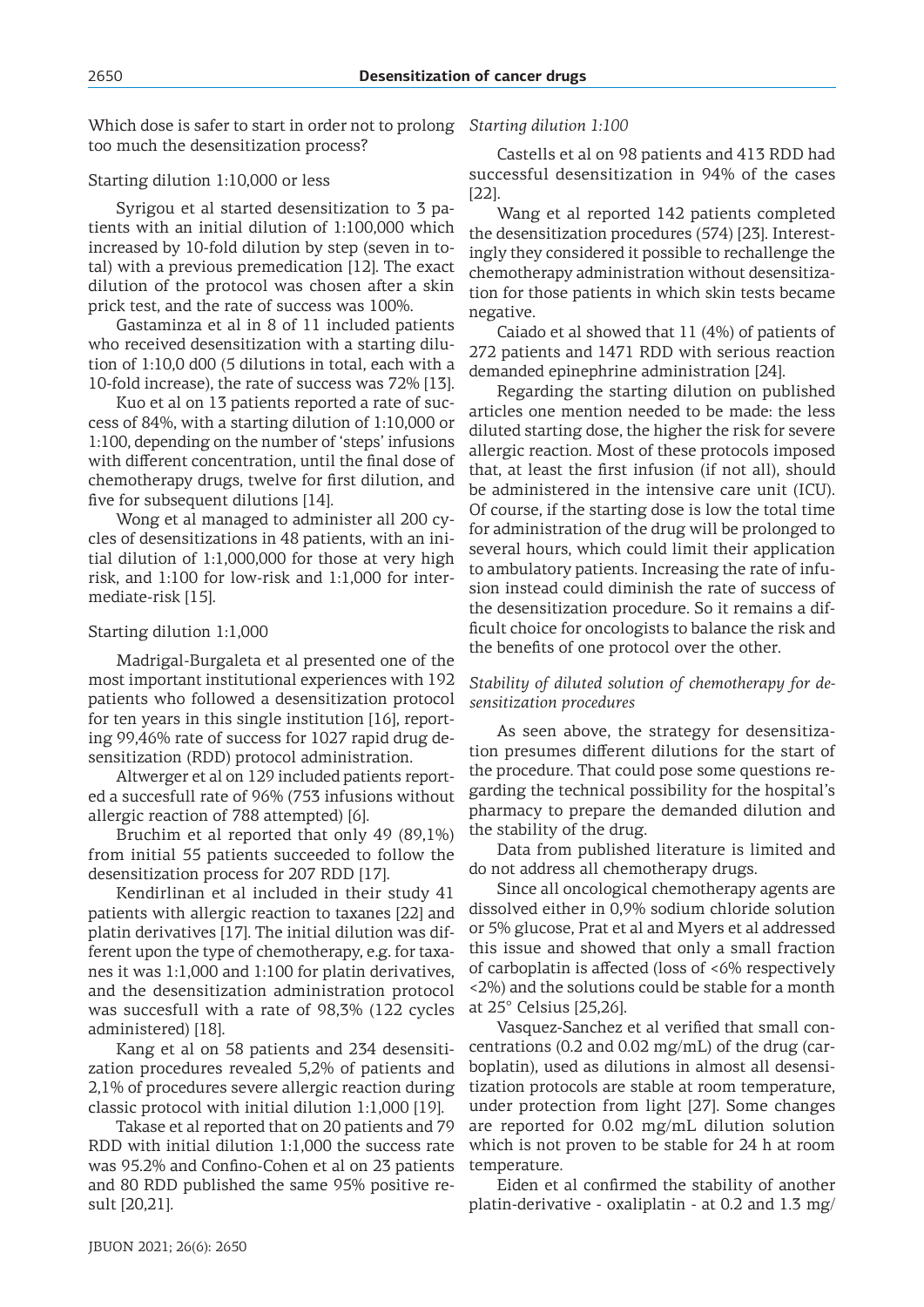dL for 14 days at a temperature of 4 and 20° Celsius [28].

In conclusion, our experience suggests that starting desensitization procedures at 1:1,000 dilution seems to be safe, with a very good rate of success (more than 97%), and does not increase the risk of a very severe allergic reaction. However, its treatment duration for 6 h per day could limit its application to hospitalized patients.

## **Acknowledgements**

Knowledge transfer in clinical trials of biogenomics in oncology and related domains -BIOG-ENONCO, MySMIS Code: 105774, Financing contract No: 10/01.09.2016.

## **Conflict of interests**

The authors declare no conflict of interests.

## **References**

- 1. Eurostats Causes of death statistics. Eurostats 2015, 1-8.
- 2. Seicean A, Gheorghiu M, Zaharia T et al. Performance of the Standard 22G Needle for Endoscopic Ultrasoundguided Tissue Core Biopsy in Pancreatic Cancer. J Gastrointest. Liver Dis 2016;25:213-8.
- 3. Siegel RL, Miller KD, Jemal A. Cancer statistics, 2016. CA, Cancer J Clin 2016;66:7-30.
- 4. Gheorghe-Cetean S, Cainap C, Oprean L, Hangan A, Virag P, Fischer-Fodor E, Gherman A, Cainap S, Constantin AM, Laszlo I, Vlad C, Oprean R. Platinum derivatives: a multidisciplinary approach. J BUON 2017;22:568-77.
- 5. Roth L, Adler M, Jain T, Bempong D. Monographs for medicines on {WHO}'s Model List of Essential Medicines. Bull World Health Organization 2018;96:378-85.
- 6. Altwerger G, Gressel GM, English DP et al. Platinum desensitization in patients with carboplatin hypersensitivity: A single-institution retrospective study. Gynecol Oncol 2017;144:77-82.
- 7. Tsavaris N, Kosmas C, Vadiaka M. A simplified premedication schedule for 1-hour paclitaxel administration. J Support Oncol 2005;3:77-81.
- Common Terminology Criteria for Adverse Events (CT-CAE) | Protocol Development | CTEP. https://ctep.cancer. gov/protocoldevelopment/electronic\_applications/ctc. htm. Date accessed on 15/08/2021.
- 9. Chung SJ, Kang SY, Kang RY et al. A modified protocol for rapid desensitization to chemotherapy agents. J Allergy Clin Immunol Pract 2018;6:1003-5.
- 10. Li Q, Cohn D, Waller A et al. Outpatient rapid 4-step desensitization for gynecologic oncology patients with mild to low-risk, moderate hypersensitivity reactions to carboplatin/cisplatin. Gynecol Oncol 2014;135:90-4.
- 11. Vidal C, Méndez-Brea P, López-Freire S et al. A modified protocol for rapid desensitization to chemotherapy agents. J Allergy Clin Immunol Pract 2016;4:1003-5.
- 12. Syrigou E, Makrilia N, Koti I, Saif MW, Syrigos KN. Hypersensitivity reactions to antineoplastic agents: An overview. Anticancer Drugs 2009;20:1-6.
- 13. Gastaminza G, de la Borbolla JM, Goikoetxea MJ et al. A new rapid desensitization protocol for chemotherapy agents. J Investig Allergol Clin Immunol 2011;21:108- 12.
- 14. Angelucci A, Delle Monache S, Cortellini A, Di Pado-

vaM, Ficorella C. "Vessels in the Storm": Searching for Prognostic and Predictive Angiogenic Factors in Colorectal Cancer. Int J Mol Sci 2018;19:1-25.

- 15. Wong JT, Ling M, Patil S, Banerji A, Long A. Oxaliplatin hypersensitivity: Evaluation, implications of skin testing, and desensitization. J Allergy Clin Immunol Pract 2014;2:40-5.
- 16. Madrigal-Burgaleta R, Bernal-Rubio L, Berges-Gimeno MP et al. A Large Single-Hospital Experience Using Drug Provocation Testing and Rapid Drug Desensitization in Hypersensitivity to Antineoplastic and Biological Agents. J Allergy Clin Immunol Pract 2019;7:618- 32.
- 17. Bruchim I, Goldberg A, Fishman A, Confino-Cohen R. Carboplatin hypersensitivity: Evaluation and successful desensitization protocol. Immunotherapy 2014;6:905-12.
- 18. Kendirlinan R, Gümüşburun R, Çerçi P et al. Rapid Drug Desensitization with Chemotherapeutics (Platins, Taxanes, and Others): A Single-Center Retrospective Study. Int Arch Allergy Immunol 2019;179:114-22.
- 19. Kang Y, Kwon OY, Jung H et al. Breakthrough reactions during rapid drug desensitization: Clinical outcome and risk factors. Ann Allergy Asthma Immunol 2019;123:48-56.
- 20. Takase N, Matsumoto K, Onoe T et al. 4-Step 4-H Carboplatin Desensitization Protocol for Patients With Gynecological Malignancies Showing Platinum Hypersensitivity: a Retrospective Study. Int J Clin Oncol 2015;20:566-73.
- 21. Confino-Cohen R, Fishman A, Altaras M, Goldberg A. Successful carboplatin desensitization in patients with proven carboplatin allergy. Cancer 2005;104:640-3.
- 22. Castells MC, Tennant NM, Sloane DE et al. Hypersensitivity reactions to chemotherapy: Outcomes and safety of rapid desensitization in 413 cases. J Allergy Clin Immunol 2008;122:574-80.
- 23. Wang AL, Patil SU, Long AA, Banerji A. Risk-stratification protocol for carboplatin and oxaliplatin hypersensitivity: repeat skin testing to identify drug allergy. Ann Allergy Asthma Immunol 2015;115:422-8.
- 24. Caiado J, Brás R, Paulino M, Costa L, Castells M. Rapid desensitization to antineoplastic drugs in an outpatient immunoallergology clinic: Outcomes and risk factors. Ann Allergy Asthma Immunol 2020;125:325-33.